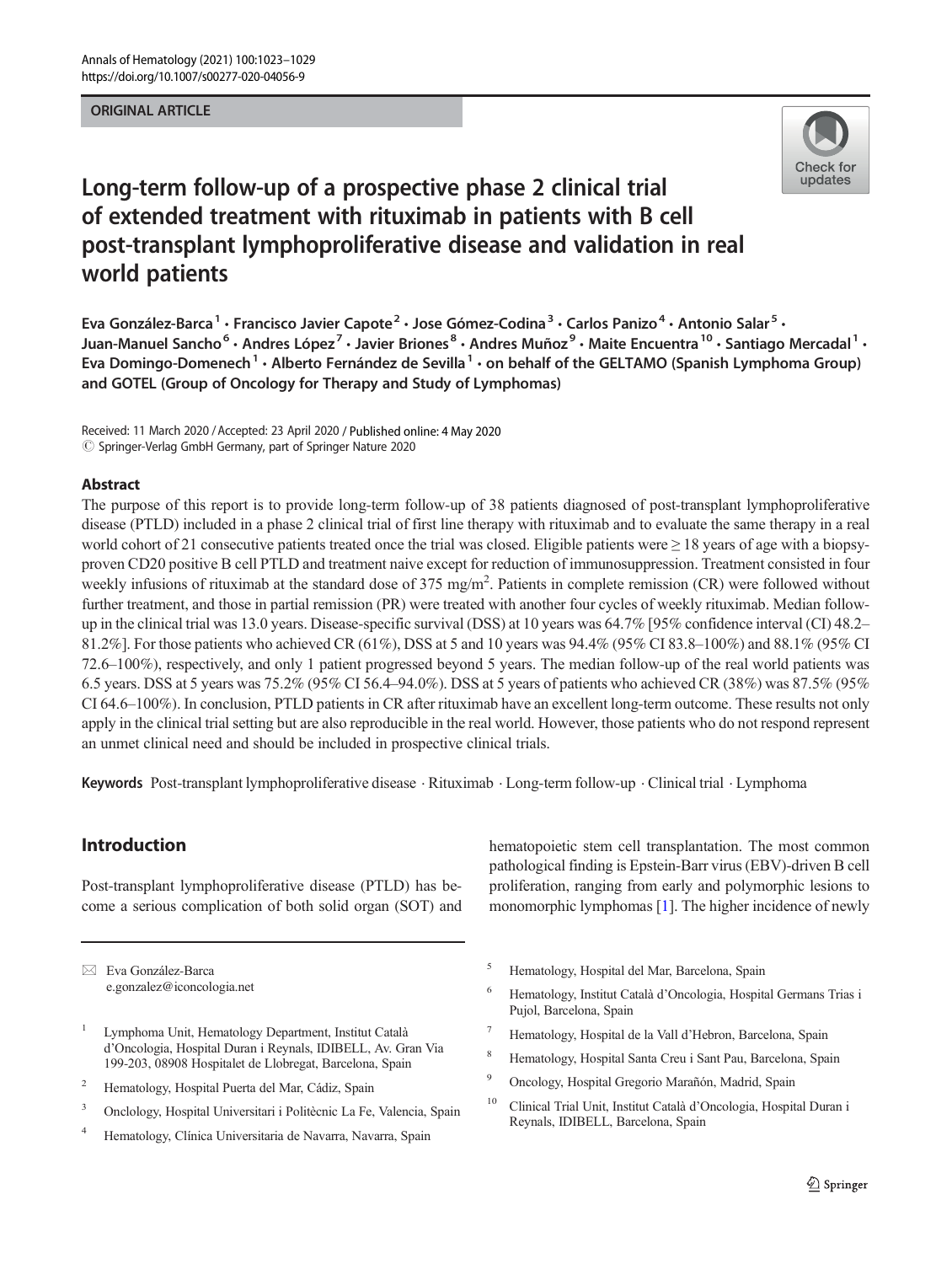<span id="page-1-0"></span>diagnosed PTLD in the last years is related to growing numbers of transplants, the older age of donors and recipients, and the use of new immunosuppressive agents and regimens [[2,](#page-6-0) [3\]](#page-6-0). Among adults, kidney transplants have the lowest incidence, followed by liver, heart, and lung transplants. PTLD is associated with significant morbidity and mortality, and therefore, it is mandatory to choose the optimal first line therapy for the patients [[4\]](#page-6-0).

Reduction of immunosuppression remains the standard frontline therapy, and response rates have been reported, especially in early lesions and polymorphic PTLD [\[5](#page-6-0), [6\]](#page-6-0). PTLD patients who did not respond were historically treated with standard chemotherapy regimens used in other lymphomas, with a good disease control but with a high treatment-related mortality of around 30% [[7,](#page-6-0) [8](#page-6-0)]. The introduction of rituximab monotherapy, four weekly infusions at standard dose, improved the overall remission rates (ORR, range from 44 to 60%) and especially reduced toxicity-related mortality [[9,](#page-6-0) [10\]](#page-6-0). Nowadays, rituximab has become the standard therapy in patients who do not respond to reduction of the immunosuppression, but there are scarce data about the long-term outcome of these patients as well as how this therapy works in the real world.

We conducted a prospective phase 2 clinical trial of extended treatment with rituximab, which included 38 patients with PTLD who received treatment with four weekly infusions of rituximab at standard doses as first line therapy after failure to the reduction of immunosuppression. Those patients who did not achieve complete remission (CR) received a second course of four rituximab infusions. The CR rate was 34% after the first four doses of rituximab and 61% at the end of the therapeutic plan, without any relevant acute toxicity or treatment-related mortality. The purpose of this report is to provide a longer follow-up of the phase 2 trial, in which extended doses of rituximab were used in patients with PTLD after SOT [[11](#page-6-0)], and to validate these results in a cohort of consecutive patients diagnosed of PTLD after the closure of the trial and treated in the real world with the same therapeutic regimen.

# Patients and methods

#### **Patients**

The phase 2 trial was approved by all relevant institutional review boards or ethics committees, and all patients were provided written informed consent prior to enrolling. The study was conducted in accordance with the Declaration of Helsinki.

Previously published results of the trial of extended doses of rituximab in patients with PTLD after SOT, treated between November 2000 and August 2005, provide detailed patient eligibility criteria [\[11](#page-6-0)]. In brief, eligible patients were  $\geq$ 

Table 1 Clinical characteristics of PTLD patients at diagnosis

|                                     | Clinical trial<br>$n = 38$<br>$n(\%)$ | Real world<br>$n = 21$<br>$n(\%)$ |
|-------------------------------------|---------------------------------------|-----------------------------------|
| Median age at PTLD (range), years   | $55(19-69)$                           | $63(36-72)$                       |
| Age $\leq 60$ years                 | 25(66)                                | 9(43)                             |
| Male gender                         | 26 (68)                               | 17(85)                            |
| Transplanted organ                  |                                       |                                   |
| Kidney                              | 22 (58)                               | 5(24)                             |
| Liver                               | 13(34)                                | 11(53)                            |
| Heart                               | 2(5)                                  | 3(14)                             |
| Lung                                | 1                                     | 1                                 |
| Others                              |                                       | 1                                 |
| Monomorphic lymphoma                | 31(82)                                | 16(76)                            |
| DLBCL                               | 28 (74)                               | 14(67)                            |
| MZL                                 | 2                                     | $\overline{2}$                    |
| Burkitt's                           | $\mathbf{1}$                          | $\Omega$                          |
| Time from transplant to PTLD<1 year | 8 (21)                                | 1(5)                              |
| Ann Arbor stage III-IV              | 22/36 (61)                            | 13 (62)                           |
| Graft involvement                   | 6/32(19)                              | 3/16(19)                          |
| Bulky disease                       | 8/34(24)                              | 5(24)                             |
| Extranodal involvement              | 23(61)                                | 14/20 (70.0)                      |
| <b>B</b> symptoms                   | 17/30(57)                             | 4/20(20)                          |
| ECOG PS 2-4                         | 15/36(42)                             | 6(29)                             |
| <b>Elevated LDH</b>                 | 16/31(52)                             | 11/19(58)                         |
| $IPI \geq 3$                        | 17/35 (49)                            | 12/20(60)                         |
| EBV in tissue                       | 14/20(68)                             | 3/14(21)                          |
|                                     |                                       |                                   |

PTLD, post-transplant lymphoproliferative disease; DLBCL, diffuse large B cell lymphoma; MZL, marginal zone B cell lymphoma; ECOG PS, Eastern Cooperative Oncology Group performance status; LDH, lactate dehydrogenase; IPI, international prognostic index; EBV, Epstein-Barr virus

Comparison between patients included in the clinical trial and patients treated in the real world

18 years of age with a biopsy-proven CD20 positive B cell PTLD and treatment naive except for reduction of immunosuppression. Of note, poor performance status was not an exclusion criterion.

A cohort of all consecutive patients diagnosed of PTLD between December 2006 and August 2016 (once the clinical trial closed), from 2 academic Spanish centers, and treated with the same regimen, was used to validate the results in the real world.

#### Study design

The phase 2 trial included 38 patients diagnosed of PTLD who were treated with reduction of immunosuppression and four weekly infusions of rituximab at standard doses (375 mg/m<sup>2</sup>). Patients in CR were followed without further treatment. Patients in partial remission (PR) were treated with another 4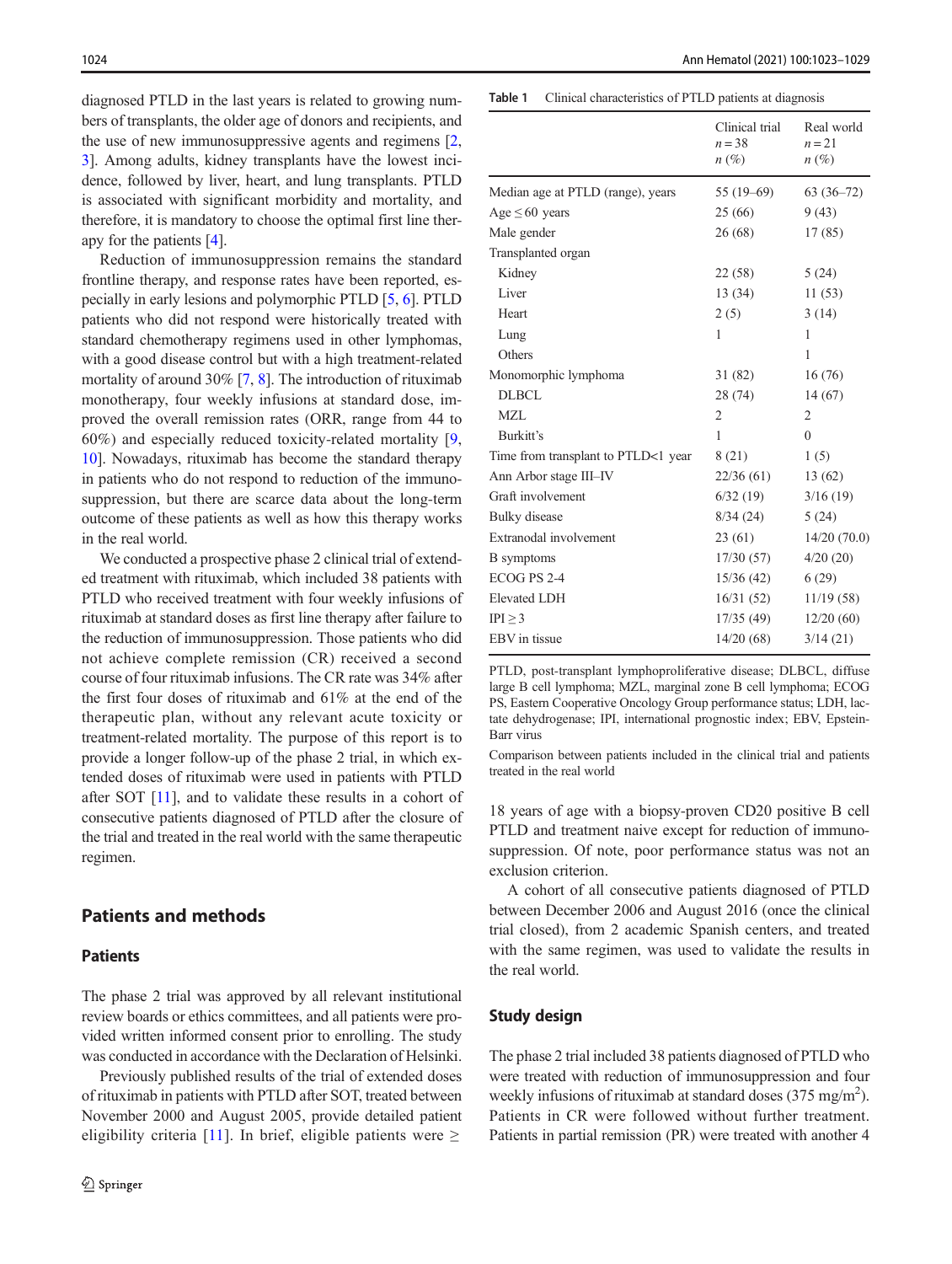<span id="page-2-0"></span>

cycles of weekly rituximab infusions at the same doses. Patients without CR after 4–8 cycles of rituximab or with progressive disease were allowed to receive a short course of 3–4 cycles of R-CHOP (rituximab 375 mg/m<sup>2</sup> [day 1], cyclophosphamide 750 mg/m<sup>2</sup> [day 1], doxorubicin 50 mg/m<sup>2</sup> [day 1], vincristine 1.4 mg/m<sup>2</sup> [day 1, capped at a maximum of 2 mg,] and prednisone 60 mg/m<sup>2</sup> [days 1–5]) or R-CHOPlike chemotherapy. Twenty-one consecutive patients were treated with the same regimen in the clinic off-trial.

Diagnosis was based on local pathological review. Patients were staged according to the Ann Arbor system. Response after therapy was classified as complete remission (CR), defined as no evidence of disease in terms of clinical symptoms, biopsy, or imaging findings; partial remission (PR), defined as a reduction of more than 50% of the tumor mass, with disappearance of the initial symptoms; and failure, defined as a less than 50% reduction of the tumor mass or disease progression. Disease status was assessed by each investigator with computerized tomography (CT) in patients included in the clinical trial and with  $18F$ -fluorodeoxyglucose positron emission tomography/computerized tomography (FDG-PET/CT) in 18 (86%) real world patients.

### Statistical methods

Survival curves were plotted by the Kaplan-Meier method. Due to the long follow-up period, some patients died from causes not related to PTLD; therefore, disease-specific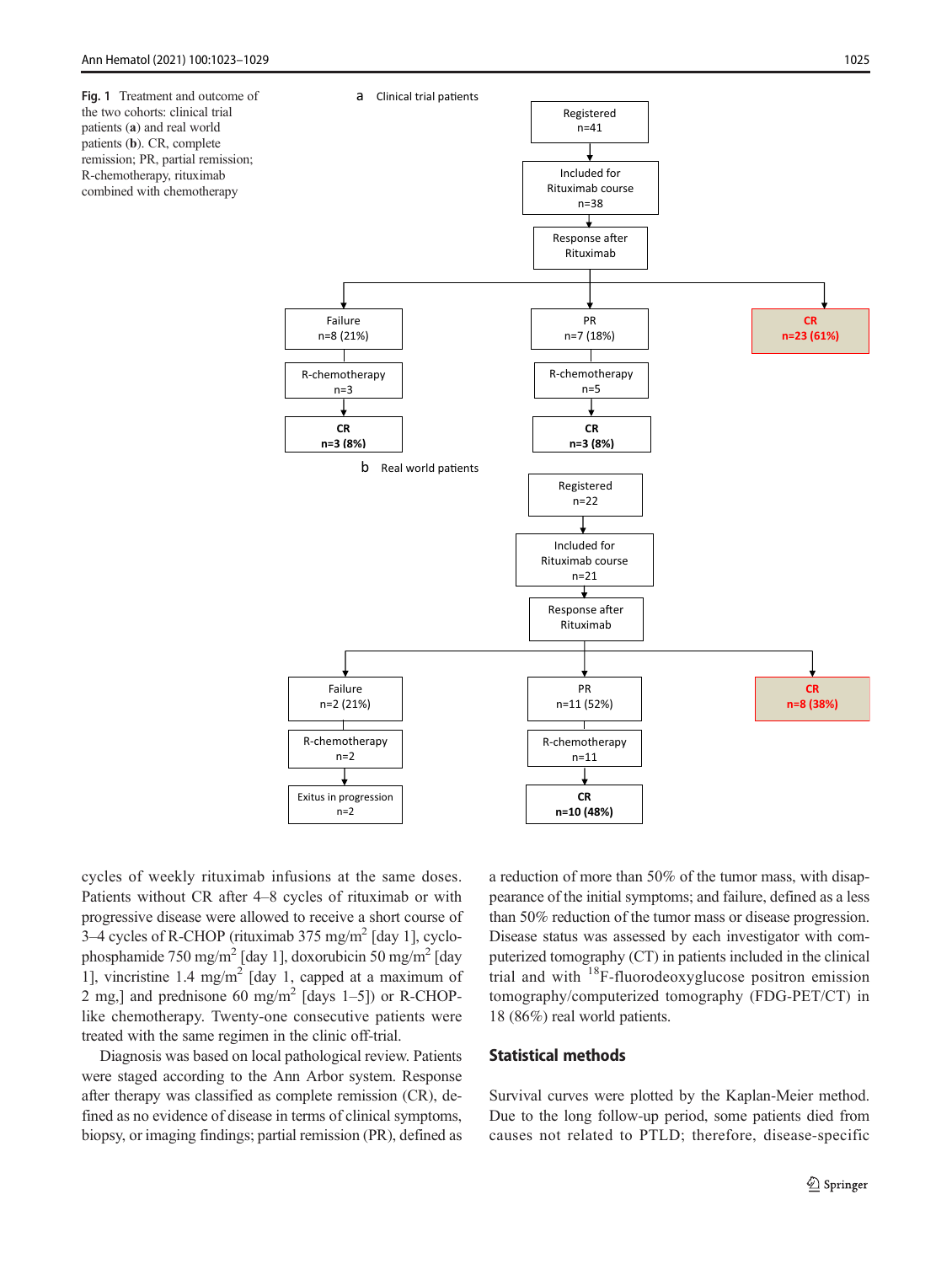#### Table 2 Causes of death

|                                            | Clinical trial<br>$n = 38$<br>13 years<br>Deaths 21 $(55%)$<br>$n(\%)$ | Real life patients<br>$n = 21$<br>Median follow-up Median follow-up<br>6.5 years<br>Deaths 7 (33%)<br>$n(\%)$ |
|--------------------------------------------|------------------------------------------------------------------------|---------------------------------------------------------------------------------------------------------------|
| Progression                                | 13 (62)                                                                | 4 (57)                                                                                                        |
| Infection without lymphoma                 | 3(14)                                                                  | 2(29)                                                                                                         |
| Septic shock                               | 1                                                                      | 1                                                                                                             |
| Respiratory                                | 1                                                                      |                                                                                                               |
| Hepatic abscesses                          | 1                                                                      |                                                                                                               |
| Colonic perforation<br>(diverticula)       |                                                                        | 1                                                                                                             |
| Others                                     | 5(24)                                                                  | 1(14)                                                                                                         |
| Secondary malignancy<br>(Hodgkin Lymphoma) | 1                                                                      |                                                                                                               |
| Cardiac arrest after cardiac<br>surgery    | 1                                                                      |                                                                                                               |
| Intracranial hemorrhage                    | 1                                                                      |                                                                                                               |
| Traffic accident                           | 1                                                                      |                                                                                                               |
| Unknown                                    | 1                                                                      |                                                                                                               |
| Suicide                                    |                                                                        | 1                                                                                                             |

survival (DSS) was used to evaluate the real impact of the therapy with rituximab in survival. DSS was calculated from the time of diagnosis of PTLD to the time of progression/ relapse or death due to PTLD, and deaths from other causes were censored. Overall survival (OS) was calculated from the time of diagnosis of PTLD to the time of death, regardless of the cause.

Predictive factors for CR to rituximab were analyzed with a binary logistic regression model. Univariate analysis for survival was performed with the log-rank test and multivariate analysis with a Cox regression model. Factors included in the analyses were age, gender, Ann Arbor stage, graft involvement, bulky disease, extra nodal involvement, B symptoms, Eastern Cooperative Oncology Group (ECOG) performance status (PS), serum lactate dehydrogenase (LDH) levels, and time from transplant to PTLD.

All analyses were performed at a 95% confidence interval, and differences were considered statistically significant when the  $p$  value was less than 0.05.

## Results

Clinical characteristics of the patients are shown in Table [1.](#page-1-0) There were some differences at diagnosis between patients treated in the real world and those treated in the clinical trial: real world patients were older (median age 63 vs 55 years),

fewer had B symptoms (20% vs 57%), and the transplanted organ was more frequently the liver or heart instead of kidney.

The flowchart of the patients treated in the clinical trial is shown in Fig. [1a.](#page-2-0) Twenty-six (68%) patients received 1 to 4 rituximab infusions and 12 (32%) between 5 and 8 infusions. Twenty-three (61%) patients achieved CR after monotherapy with rituximab. Eight (21%) patients were treated with R-CHOP/R-CHOP-like after failure of rituximab. With a median follow-up for the alive patients of 13.0 years, 21 (55%) died, 13 (34%) due to progression. Causes of death are shown in Table 2. DSS at 5 and 10 years was 68.6% [95% confidence interval (CI) 52.9–84.3%] and 64.7% (95% CI 48.2–81.2%), respectively (Fig. [2a](#page-4-0)). OS at 10 years was 49.5% (95% CI 32.8–66.2%) (Fig. [2b](#page-4-0)). For those patients who achieved CR after rituximab monotherapy, DSS at 5 and 10 years was 94.4% (95% CI 83.8–100%) and 88.1% (95% CI 72.6– 100%), respectively. Only 1 patient progressed beyond 5 years of follow-up.

Among the 21 real world patients, 10 (48%) were treated with 1 to 4 rituximab infusions, and 11 (52%) received between 5 and 8 infusions. Eight (38%) patients achieved CR with rituximab (Fig. [1b\)](#page-2-0). Thirteen (62%) patients were treated with R-CHOP/R-CHOP-like after failure to rituximab. With a median follow-up for the alive patients of 6.5 years, 7 (33%) patients died, 4 (19%) due to progression (Table 2). DSS and OS at 5 years were 75.2% (95% CI 56.4–94.0%) and 62.7% (95% CI 40.4–85.0%), respectively (Fig. [2c and d\)](#page-4-0). DSS at 5 years in patients who achieved CR with rituximab monotherapy was 87.5% (95% CI 64.6–100%).

Taking into account all the patients (those treated in the clinical trial and those treated in real world), predictive factors for response to rituximab were not found. On the other hand, the only significant independent prognostic factor for DSS was poor ECOG PS 2-4 [hazard ratio (HR) 3.2; 95% CI 1.05–9.3].

# **Discussion**

The aim of this study is to analyze long-term survival, after a median follow-up of 13 years, of patients diagnosed of PTLD after SOT and treated with rituximab monotherapy in first line in a clinical trial, and to evaluate this therapy in a cohort of consecutive patients treated in the real world, once the clinical trial was closed. As the incidence of PTLD is low, the main limitation of our study is the relatively low number of patients analyzed.

Patients who achieve CR after rituximab monotherapy (4 to 8 cycles) have an excellent long-term outcome, both in the clinical trial and in the real world, with a 5-year DSS of 94.4% and 87.5%, respectively. Moreover, patients in CR have a very low risk of progression after 5 years and can be considered cured. These results are in concordance with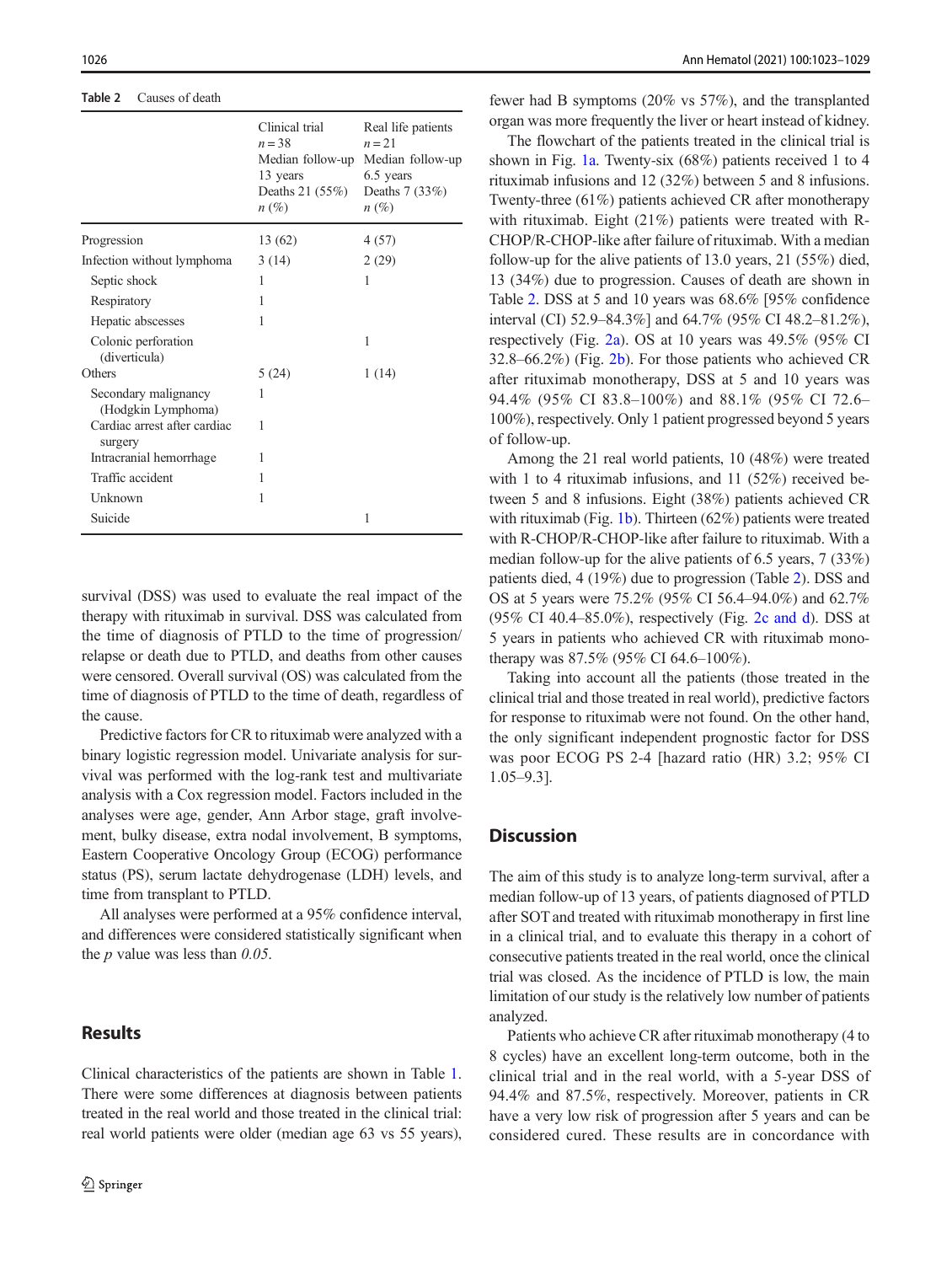<span id="page-4-0"></span>

Fig. 2 DSS (a) and OS (b) of 38 patients treated in the clinical trial, with a median follow-up of 13 years. DSS (c) and OS (d) of 21 patients treated in the real world, with a median follow-up of 6.5 years

Trappe et al [\[12\]](#page-6-0). They reported the results of 152 patients treated with 4 doses of rituximab, those in CR received a consolidation with another 4 courses of rituximab, and all the others, even those in PR, received treatment with R-CHOP. Twenty-five percent of the patients achieved CR with rituximab monotherapy, which was a highly significant predictor of survival. The design of our trial was different, since patients in PR after the first 4 doses of rituximab could receive another 4 doses, and those who achieved CR after this second course did not require chemotherapy. With this strategy, more patients could benefit of rituximab monotherapy, as their survival has also been excellent without need of chemotherapy.

Unfortunately, factors at diagnosis that predict response to rituximab were not found, and therefore, patients who respond to rituximab monotherapy could not be identified at the time of diagnosis. In the French trial, 43 patients were treated with just 4 courses of rituximab, and they found that an elevated serum LDH was the only predictive factor for survival after rituximab therapy [\[10\]](#page-6-0). In the first trial published by Trappe et al [[13\]](#page-6-0), all patients received chemotherapy after the 4 rituximab doses. They observed that late onset of PTLD and EBV positivity predicted a good outcome, although factors related to response to rituximab were neither found.

There were some differences between patients treated in the real world and those treated in the clinical trial. Real world patients were older, and the transplanted organs were more frequently the liver and heart instead of kidney. These differences probably represent the different time in which patients were treated. Patients were included in the clinical trial between 2000 and 2005, and patients from the real world were treated between 2006 and 2016. Nowadays, patients are transplanted at older age, and, with the improvement of the surgical procedures, other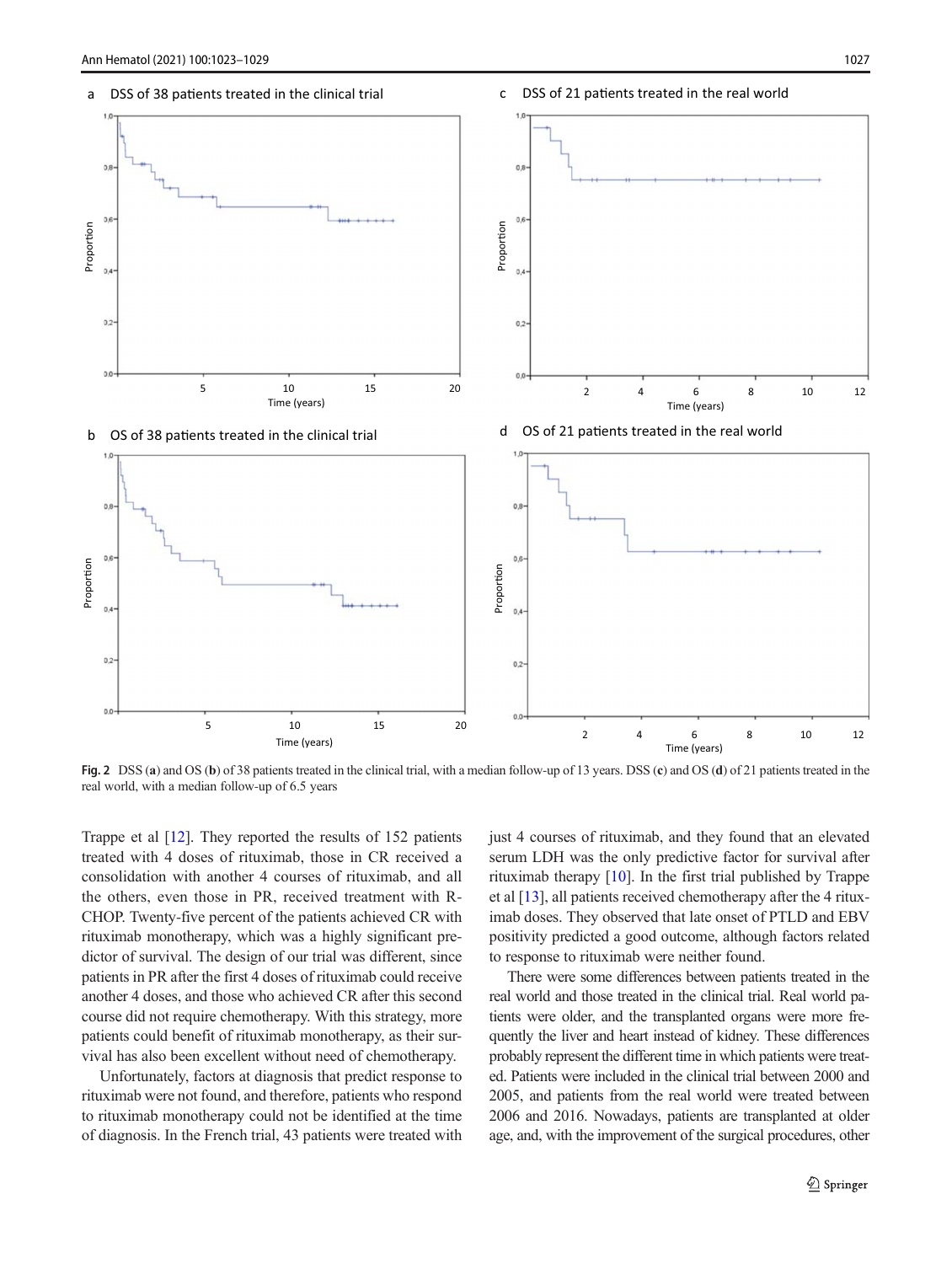<span id="page-5-0"></span>organs are transplanted more frequently. Moreover, among adults, kidney transplants have the lowest incidence of PTLD, followed by liver, heart, and lung transplants [\[3\]](#page-6-0). The CR rate of 38% after rituximab monotherapy is lower than the 61% achieved in the patients treated in the clinical trial, and more patients received chemotherapy in the real world cohort. These differences could be explained by multiple factors. On one side, the evaluation of response was done with CT in the clinical trial, while FDG-PET/CT was the standard procedure used in the majority of the patients treated in the real world, which is more sensitive to detect active disease, but can also result in the identification of more false positive lesions [\[14\]](#page-6-0). On the other hand, the time point to evaluate response was not standardized in the real world setting, and there could have been a trend to treat more intensively these patients, due to clinical doubts on the quality of the response. Nevertheless, in spite of these differences, patients from the real world in CR after rituximab monotherapy had also an excellent long-term outcome, demonstrating that these results not only apply in the clinical trial setting.

However, in our series, around 30% of patients still die due to progressive disease. These results are similar in other trials [\[12](#page-6-0), [13](#page-6-0)]. Therefore, patients who do not achieve CR with rituximab monotherapy do poorly, and ideally, should be included in prospective clinical trials with new drugs.

Other immunotherapies are being tested in these patients. Tabelecleucel is a cell product with EBV-cytotoxic T lymphocytes (CTLs) derived from volunteer donors. Several trials are now ongoing using tabelecleucel in PTLD patients with promising results [\[15](#page-6-0)]. Immune checkpoints regulate T cell responses to maintain self-tolerance. PD-L1 (programed deathligand 1), mainly expressed by antigen presenting cells, engages its receptor PD1 on T cells, to provide a growth inhibitory signal. A high proportion of monomorphic PTLD in children expresses PD-L1 to evade immune recognition [\[16\]](#page-6-0). A good response has been reported using a checkpoint inhibitor in a case of PTLD after an allogeneic stem cell transplant [[17\]](#page-6-0). Nevertheless, they have to be used carefully, because they could increase the risk of graft rejection due to the non-specific T cell immunity enhancement. The anti-CD30 monoclonal antibody brentuximab vedotin (BV) has been used in PTLD patients, due to the expression of CD30 in a high proportion of cases [\[18](#page-6-0)]. In a phase 1/2 trial, BV combined with rituximab is used as frontline therapy in CD30+ lymphomas arising in patients with immunodeficiency [[19\]](#page-6-0). In another trial, BV is used in relapsed/refractory NHL, and some of the cases included are PTLD (NCT 01421667), but no results have been reported yet.

## **Conclusions**

In conclusion, patients with PTLD who achieve CR with rituximab monotherapy have an excellent long-term outcome,

but unfortunately, factors at diagnosis that could predict response to rituximab were not found. Nevertheless, a high proportion of patients still die due to progressive disease. Those patients who do not respond to rituximab should be included in prospective clinical trials with new drugs.

Authors' contributions EGB designed the study, coordinated the trial, interpreted the data, and wrote the article. AFS was the study coordinator, participated in the study design, interpreted the data, and edited the article. ME helped with the design and was responsible for statistical analysis. FJC, JG, CP, AS, JMS, AL, JB, AM, SM, and EDD reported updated patient data and read and commented on the article. All the authors proofread the article and agreed on the data presented.

#### Compliance with ethical standards

Conflict of interest Eva González-Barca: Consultant and/or honoraria for Roche, Gilead, Janssen, Celgene, AbbVie, Sandoz, Kyowa Kirin, Celltrion, and Takeda.

Francisco Javier Capote: Consultant and/or honoraria for Celgene, Janssen, Amgen, Roche, Gilead, and Takeda.

José Gómez Codina: Nothing to disclose.

Carlos Panizo: Consultant and/or honoraria for Roche, Janssen, Bristol-Myers Squibb, and Kyowa Kirin.

Antonio Salar: Institutional research funding from Roche and Gilead and consultant and/or speaker bureau for Roche, Gilead, Janssen, and Celgene.

Juan-Manuel Sancho: Scientific advisory boards for Roche, Gilead, Janssen, Celgene, Bristol-Myers Squibb, Kern Pharma, and Celltrion; Speaker's honoraria for Roche, Gilead, Janssen, Kern Pharma, Mundipharma, Sanofi, Servier, Celgene, and Novartis; and consultancy for Sandoz and Celgene.

Andres López: Nothing to disclose.

Javier Briones: Institutional research funding from Roche and consultant and/or speaker bureau for Roche, Takeda, Celgene, Novartis, Gilead, and Janssen.

Andres Muñoz: Consulting or advisory role for Celgene, Sanofi, Pfizer, Bristol-Myers Squibb, LEO Pharma, Daiichi Sankyo, Bayer, and Halozyme; Speakers' bureau for Rovi; and research funding from Sanofi and LEO Pharma.

Maite Encuentra: Nothing to disclose.

Santiago Mercadal: Honoraria for Roche.

Eva Domingo-Domenech: Consultant and/or speaker bureau for Takeda and BMS.

Alberto Fernández de Sevilla: nothing to disclose.

Ethical approval All procedures followed were in accordance with the ethical standards of the responsible committee on human experimentation (institutional and national) and with the Helsinki Declaration of 1975, as revised in 2008.

Statement of informed consent Informed consent was obtained from all patients for being included in the study.

## References

1. Swerdlow SH, Webber SA, Chadburn A, Ferry JA (2008) Posttransplant lymphoproliferative disorders. In: Swerdlow SH, Campo E, Harris NL et al (eds) Classification of tumours of hematopoietic and lymphoid tissues, 4th edn. IARC, Lyon, pp 343–350